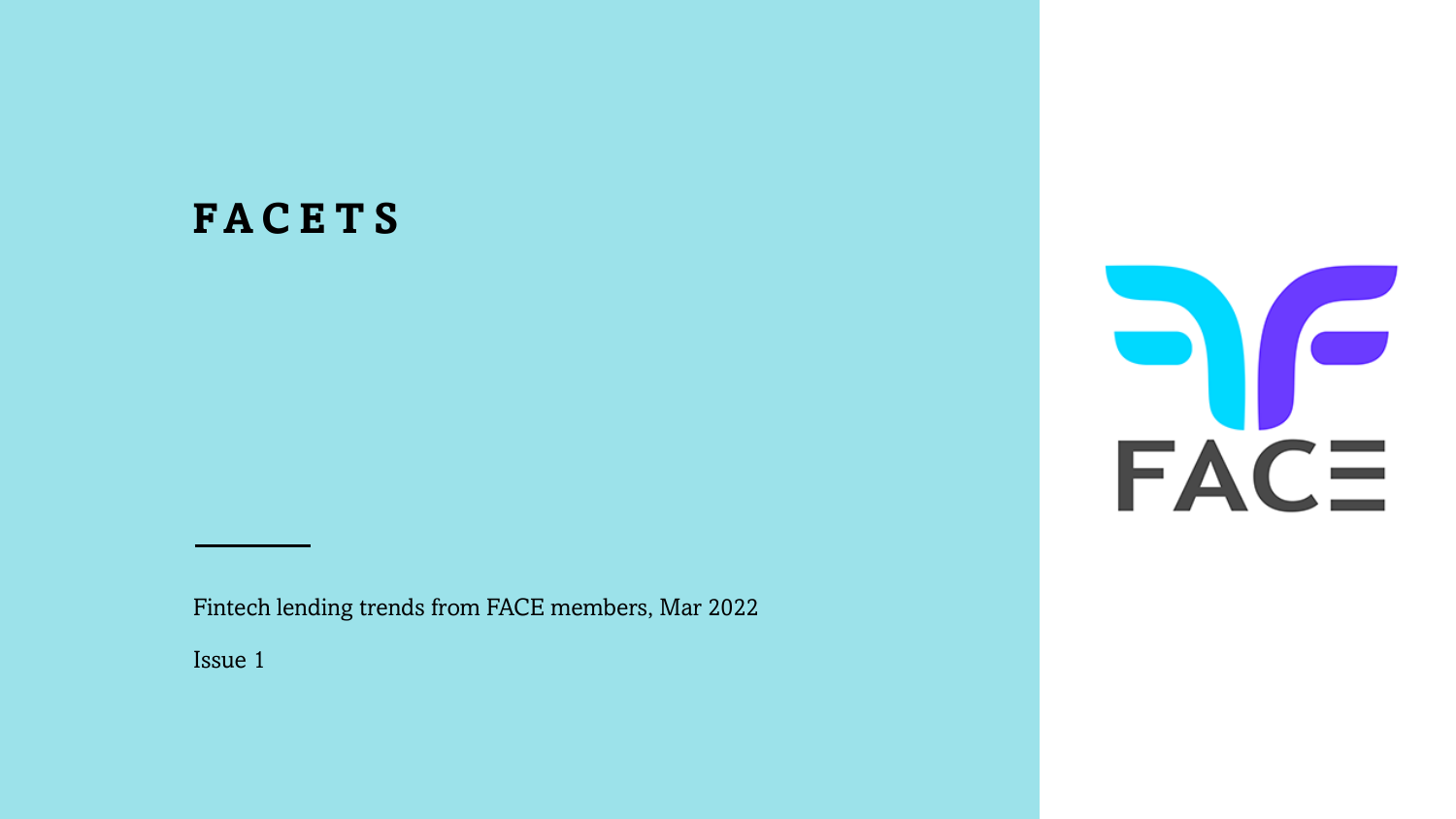## Introduction



We are delighted to present this report, FACETS, presenting trends from FACE members' data for the first time.

The fintech lending industry is fast evolving and growing and comes with ever-increasing diversity in terms of business model, customer segments and products. Our members are no different and amongst them, we see significant variations in terms of scale, segment, ticket sizes and geographical outreach among others.

In this brief report, we have tried to give a flavour of fintech lending done by FACE members. While much of it may look obvious and intuitive, hard data lends authenticity and credibility to what we know.

On the basis of an [industry report c](https://www.sidbi.in/en/fintech-pulse)apturing fintech lending volumes, we estimate that FACE members account for nearly 50% of the retail fintech lending industry and even higher for the personal loan category. And therefore, the data presented here are generally representative of the fintech retail/personal loan lending industry.

This being the first report, we begin with key fundamental data points, which are widely and easily available to our members. In future issues, we will expand the canvas to bring other relevant and fascinating facets to improve our understanding of fintech lending and support business and policy decisions to truly realise the promise of fintech lending for customer empowerment.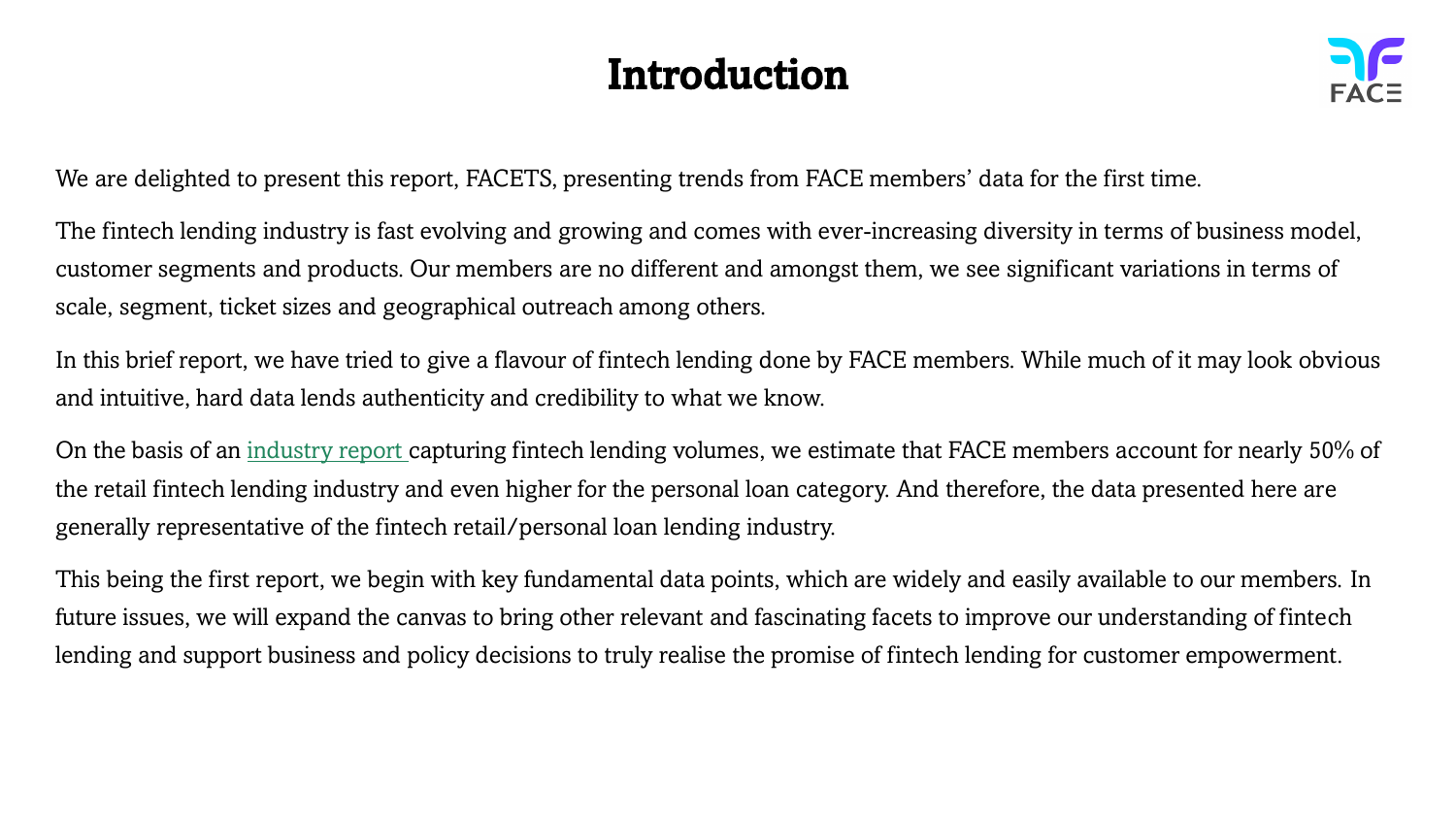## **Notes**



The report has data from 12 FACE members directly lending to customers either as a balance sheet lender and/or  $\overline{\cdots}$ as a platform working with balance sheet lenders (mostly NBFCs)



The report presents data and analysis on the basis of disbursement volumes in FY 21-22, unless otherwise specified



All data points are not always universally captured across member companies. We have removed 'not available' data from the data set to present analysis for the sample where data is available. In a couple of cases, where data from specific lenders are skewing the analysis, we have removed their data in the overall analysis to give a more representative picture. Please refer to specific notes for such treatments



The analysis presented here is on the basis of data supplied by members and due care has been taken to ensure the quality/accuracy of the data



We thank our members for their trust in sharing their data and perspectives to prepare this report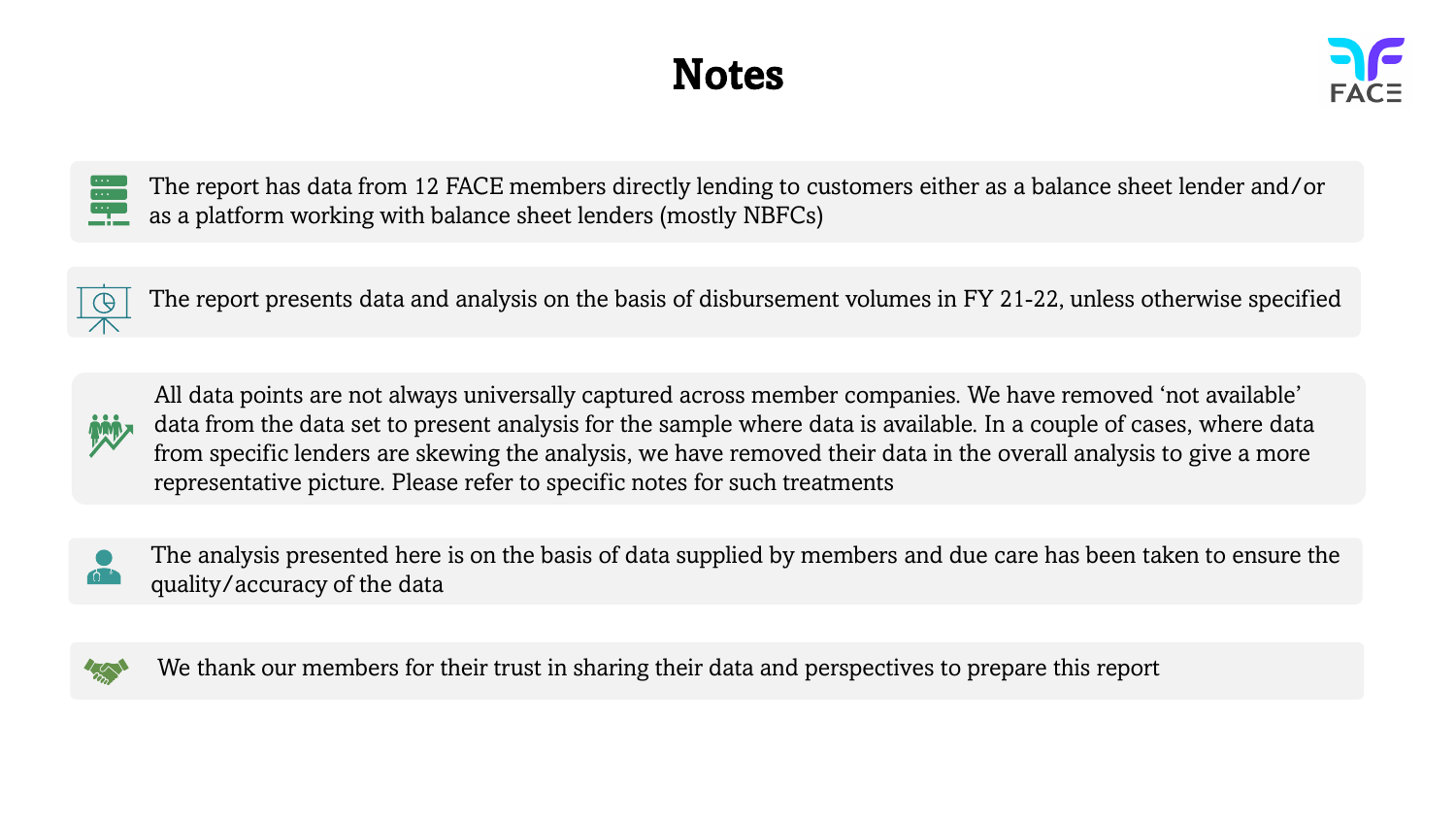# Summary





Last financial year (FY 21-22), FACE member companies gave more than 2.66 Cr loans crossing a little over Rs 18,000 Cr. The southern region accounts for 44% of disbursement volume, and the top 7 states account for 71% of the loan volumes



For FACE member companies, nearly three fourth of the loan value disbursed in FY 21-22 were through the ownbalance sheet and the remaining in partnership with other regulated entities, usually NBFCs



In terms of products, unsecured (100%), personal loans (98%), small ticket (avg ticket size  $\sim$  Rs 14k) and shortterm (tenure <3 months: 54%) are the most popular



Overall, males (90%), young (<30 years: 58%), educated (graduate+: 79%), and low-income individuals (individual annual income <Rs 3 lakh: 61%) dominate the personal credit market segment, though wide variation amongst lenders in terms of customer segments. Both salaried and non-salaried are fairly represented in disbursements



Key components of pricing vary, ranging (maximum to minimum for the average) from 1.5%-4.9% for the processing fee and 13.5%-35.5% for the interest rate, with differences within the lenders

Last year (FY 20-21), personal loan origination was nearly 240 lakh with small ticket loans (<Rs 1 Lakh) accounting for half of the volumes. NBFCs contributed to 80% of origination volumes. ([Source: How India Lends, CRIF\)](https://www.crifhighmark.com/media/2362/how-india-lends-fy2021.pdf)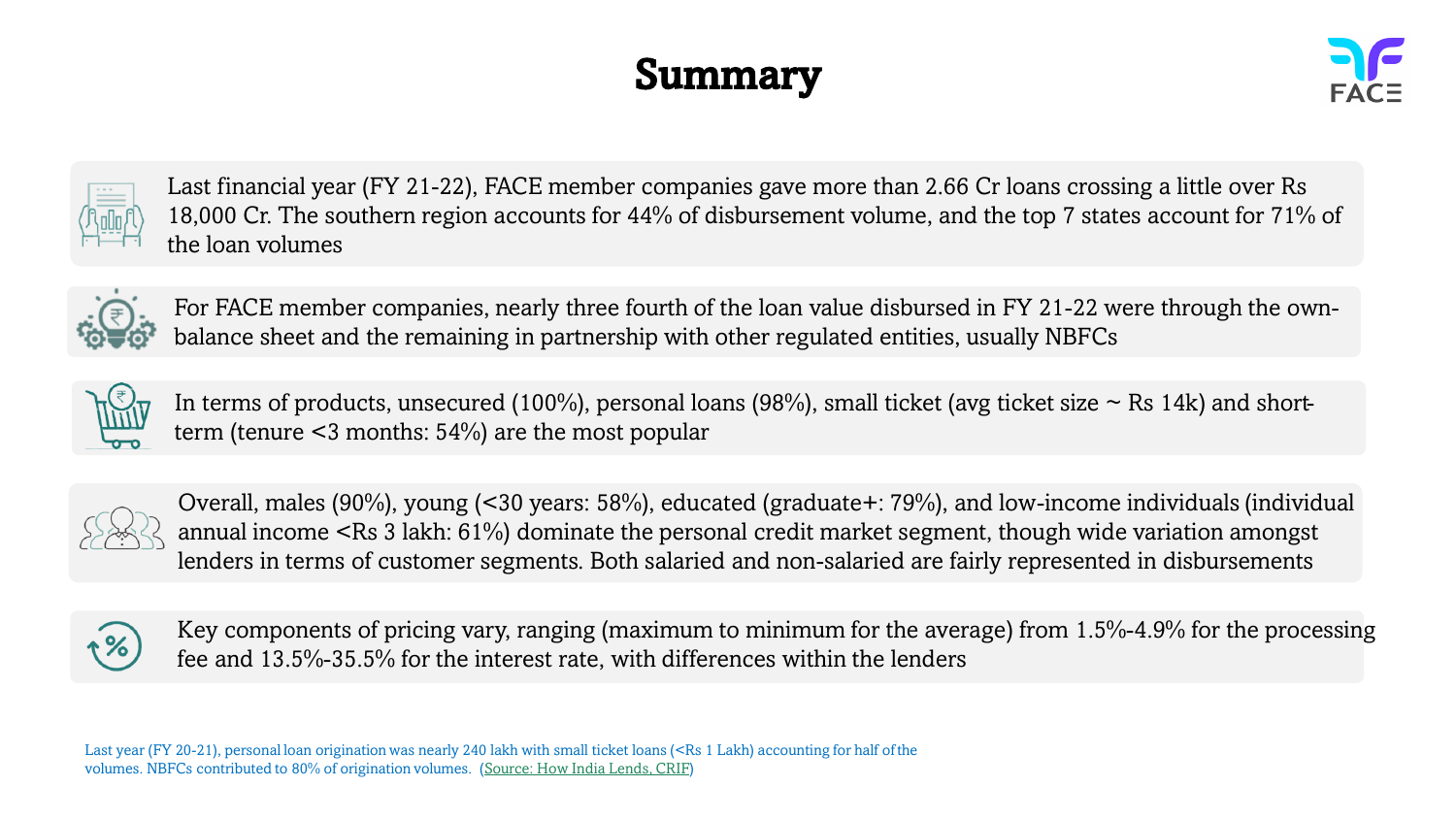#### Disbursements gear up

On an aggregated basis, member companies reported disbursing 2.66 Cr loans totalling over Rs 18,000 Cr, a YoY growth of over 100% in FY 21-22 compared with significant degrowth in the previous year due to covid induced challenges. Importantly, both small and large lenders showed growth trends. This is obvious considering the impact of covid in the previous year and the subsequent economic recovery last year. Due to factors unique to each lender, there is a significant variation in growth rate with some lenders (having a low base last year) multiplying the business by 10X and more. Therefore, benchmarking the growth rate is not quite meaningful here but the underlying trend is back to growth. For FACE members, three fourth of disbursements were done through their own balance sheet.



 $-42%$ 

FY 20-21

 $-48%$ 





#### **Disbursements**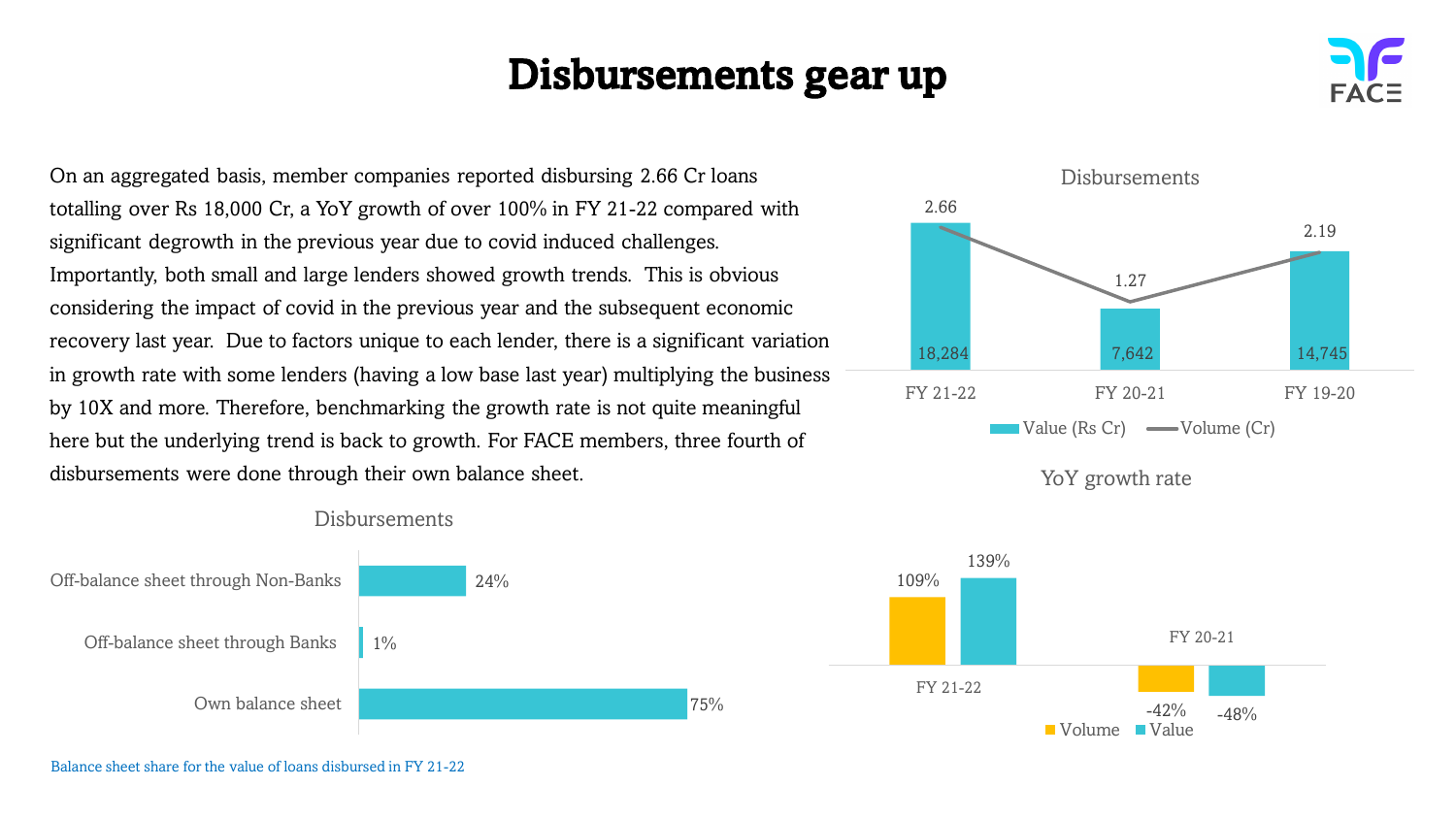## Lending everywhere but more in south

The fintech model is unique to allow lending in geographies otherwise hard to reach. FACE member companies reported lending volumes in all states and union territories except one. However, like other retail credit markets, the southern and west regions lead in overall volume. The top seven states in terms of digital lending business (value of loans) together account for more than 70% of the aggregated business.



Top states (share in loans >5%)

#### Regional spread



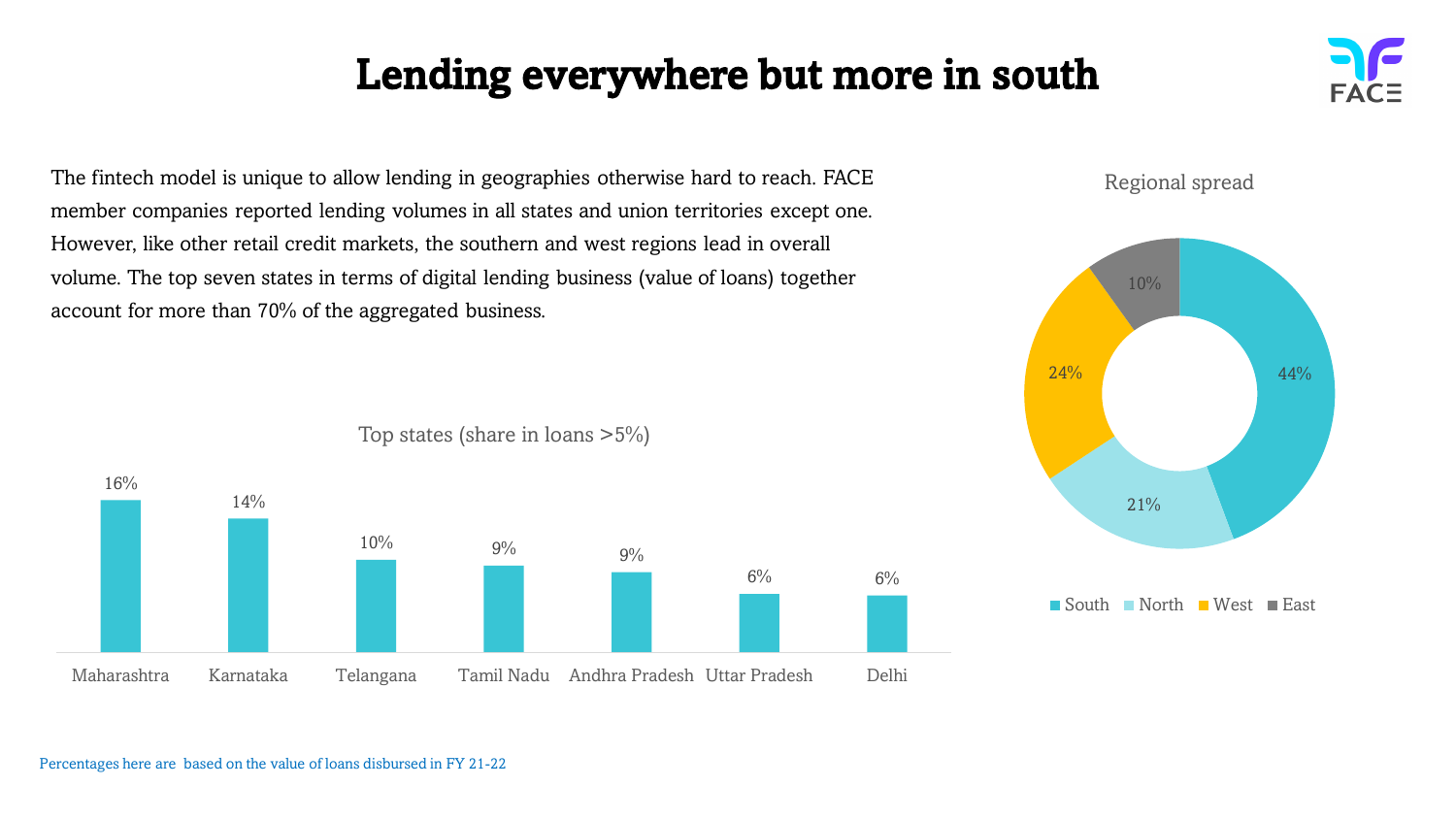### Unsecured, personal, small-ticket loans

As it is well known, fintech lending is unsecured lending for small ticket and short-term personal loans. Data from FACE members confirm 100% unsecured lending and 98% categorised as personal loans. However, beneath this generalisation, lies much diversity. The wholesale labelling as personal loans masks the diverse use case - business, emergencies, consumption, and education for customers (mostly low-mid income individuals). In terms of ticket size, while the aggregated average is about Rs 7k, avg ticket size varies across lenders. Still, for most lenders, the majority of loans are in the range of Rs 10k-50k.







Avg ticket size, Rs

Avg ticket size across lenders (excluding outliers)





Avg ticket size is the weighted average for aggregated data, including all lenders but excluding outliers. The chart on ticket size composition and avg ticket size across lenders excludes outlying data skewing the overall picture.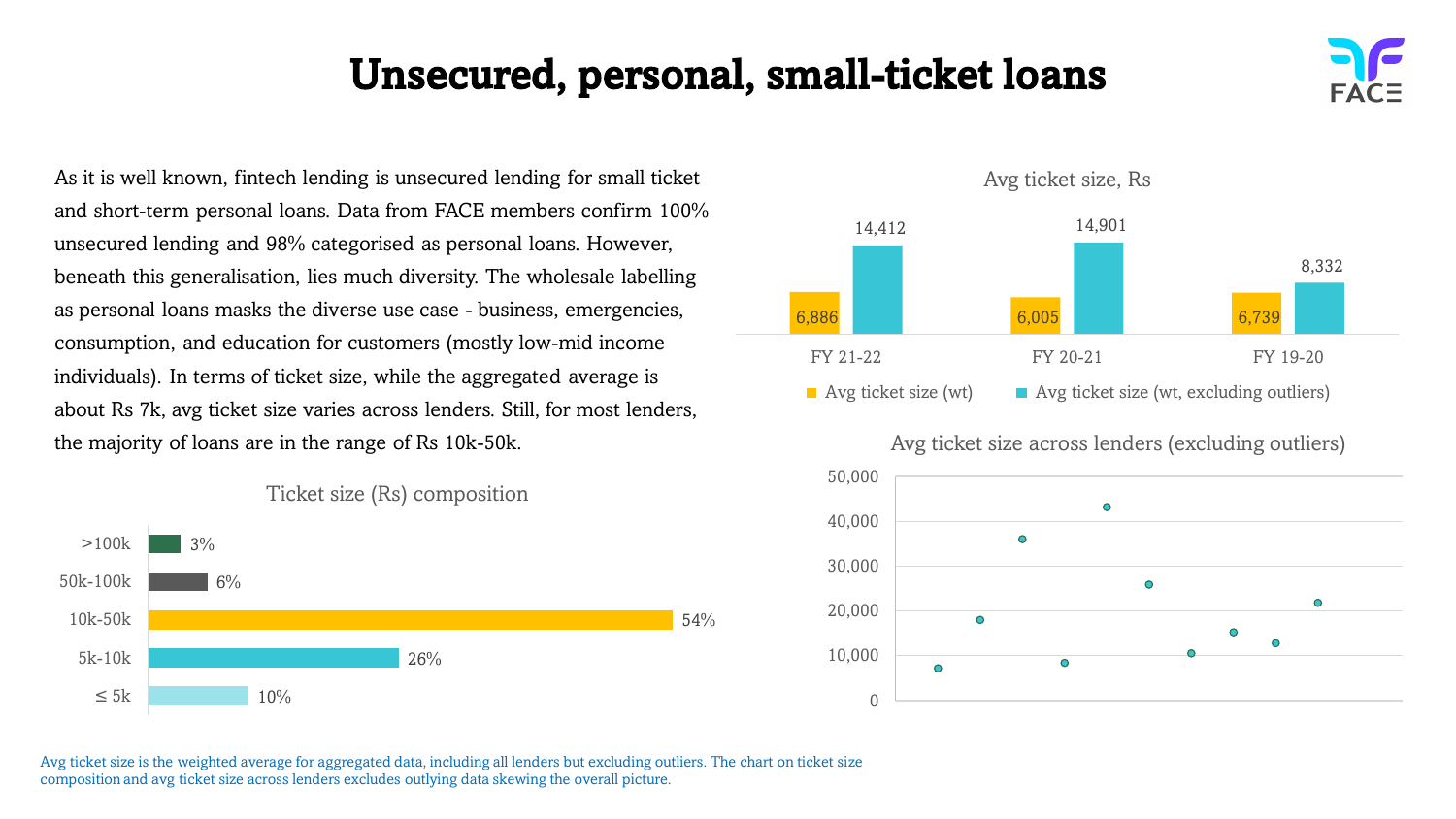#### Loans are usually short-term



In the current business model and customer segment, loan tenors are usually short, with 80% of the aggregated volumes concentrated in <6 months loans. However, amongst lenders, the composition of loan tenures varies from the entire volume in less than a 3-month tenure to all in 12-month tenure and mixed compositions for some.



Loan tenure composition across lenders



For analysis on tenure, data of a lender with predominantly <3 months loans are removed to give a representative position. Each bar in the chart (loan tenure composition across lenders) represents a lender and mix of loans in different tenures.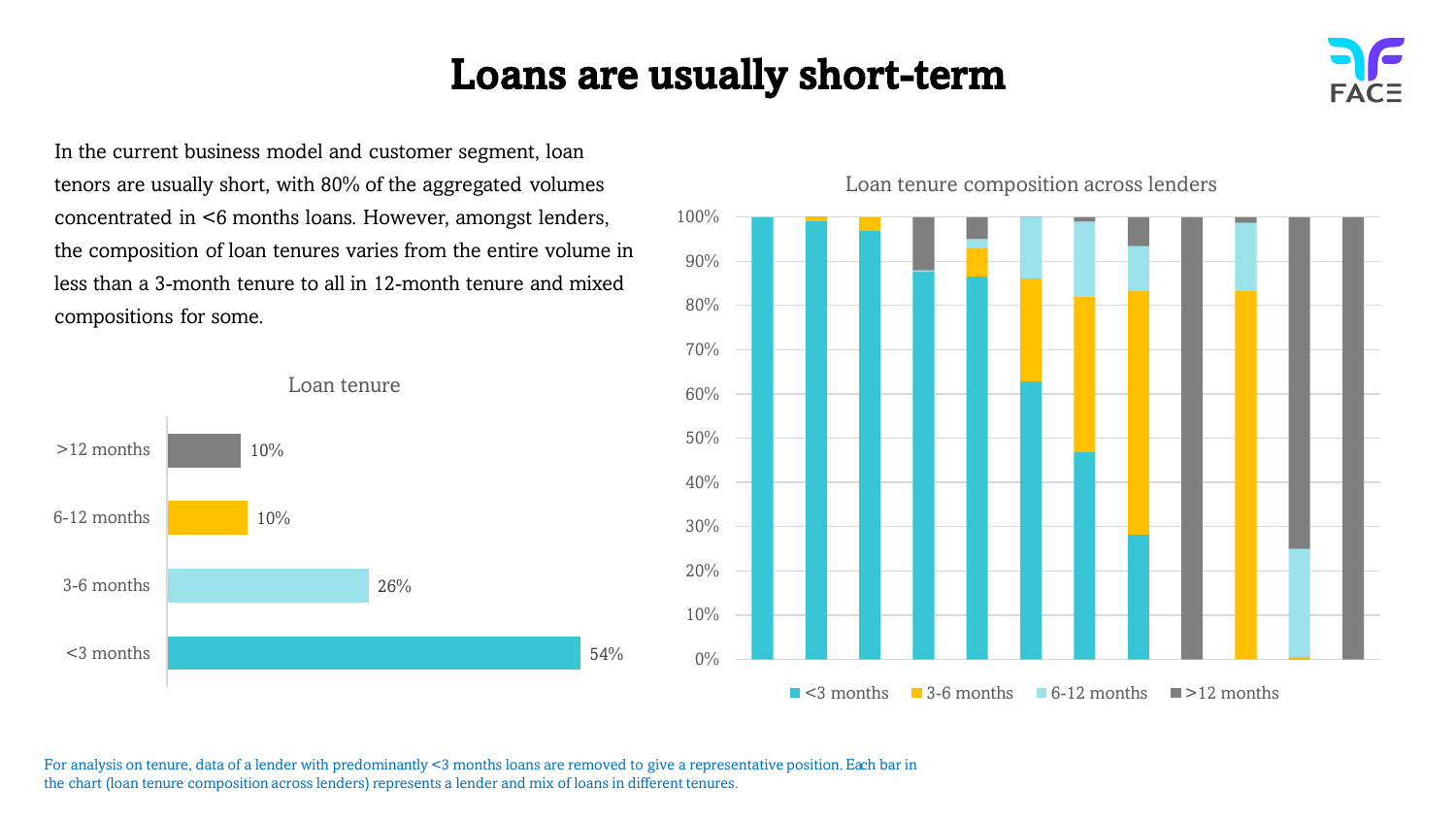#### Young men dominate the market segment

Men are overly represented in the loan volumes. The gender gap is the only consistent factor across the lenders, without much differentiation, ranging between 83% to 92%. This is intriguing and perhaps many factors influence the outcome including much talked about social-cultural norms, employment, access to smartphones and preference for financial products.

Working adults between the age group 18-30 years account for over half of the loans last year and the age group 18-25 years account for over one-fifth of loans. It is known all too well that young adults, particularly in low-income segments, face peculiar barriers in accessing credit from the traditional formal market. Fintech lenders have been able to serve this customer base, using alternate data underwriting tools and providing small unsecured digital credit fast and conveniently. Access to fintech lending also enables young and often new to credit customers to build their credit history and access other types of credit.



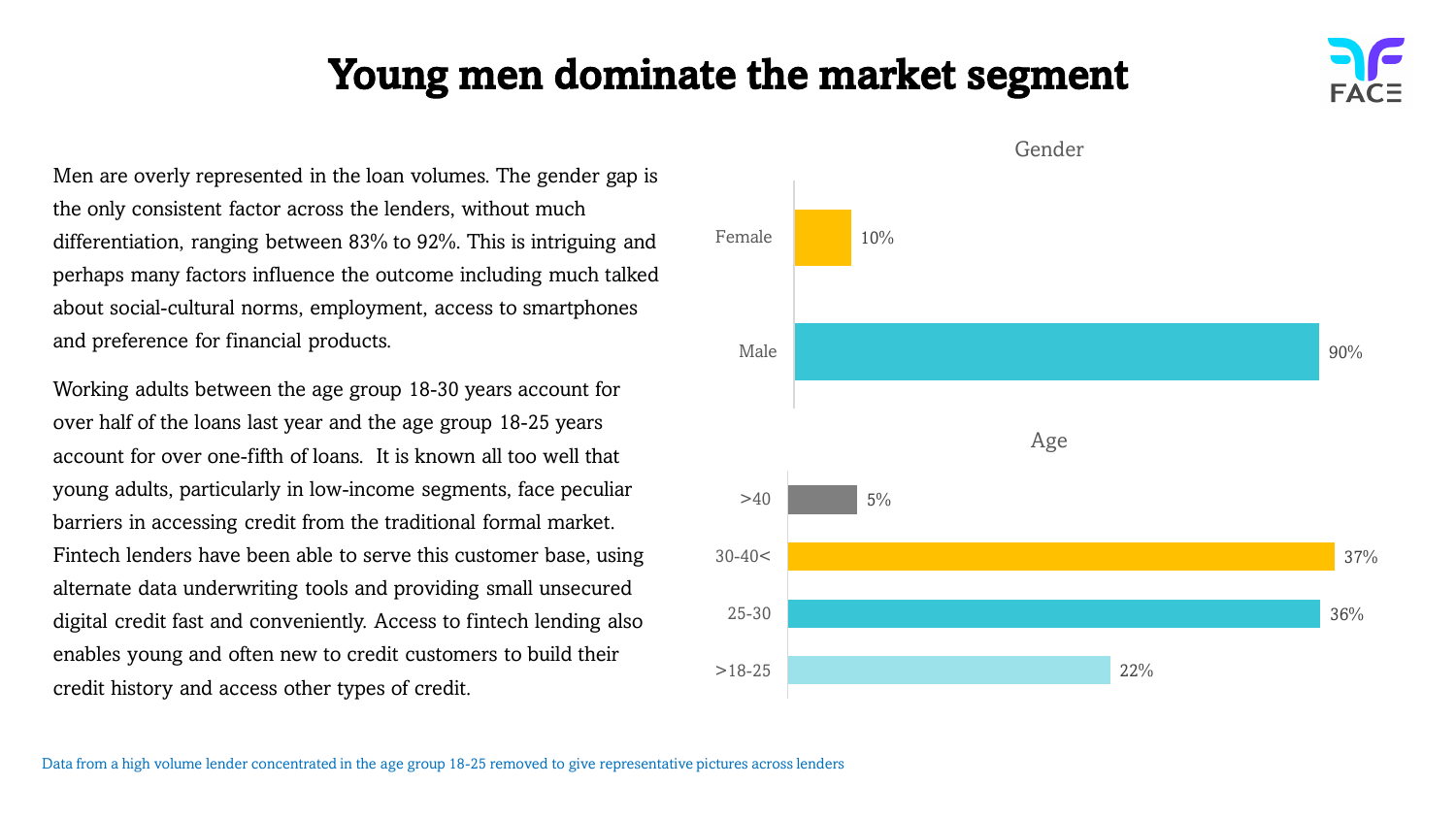# An educated but low individual income customer base



Available data on education points to 8 in 10 customers being graduates and more. Such a profile of the customer is explained by the fact that apps require a level of understanding of English and high comfort with the digital interface app. On the income segment side, low-mid income individuals (annual individual income < Rs 3 Lakh) account for 61% volumed clearly reflecting the role and promise of digital lending for financial inclusion.



Annual individual income (Rs Lakhs)

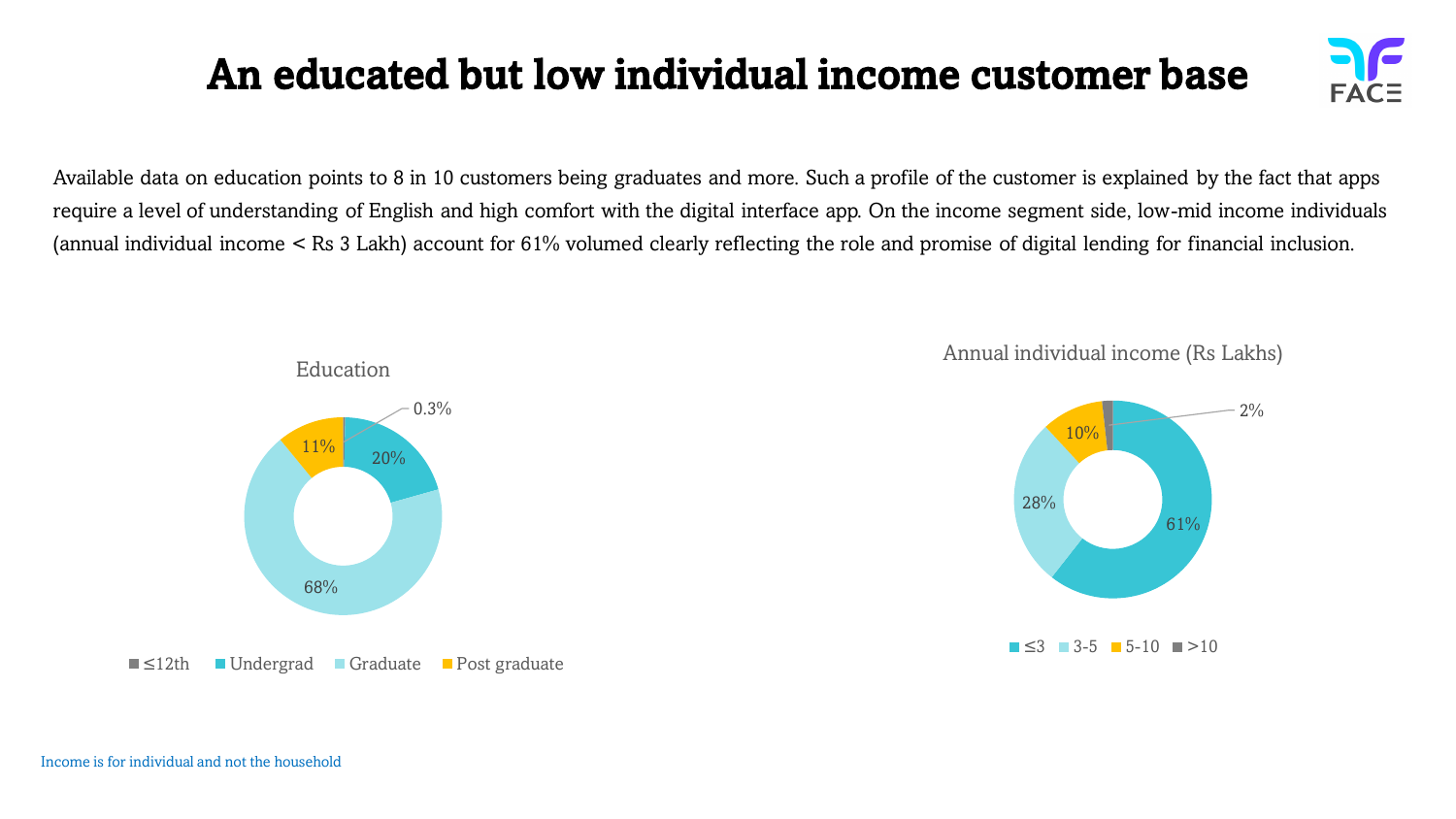# Salaried and non-salaried are fairly represented

Both salaried and non-salaried are fairly presented in the disbursements volumes, with an overall higher share of loans to the salaried customers. But there are significant variations across lenders with the share of salaried and non-salaried ranging from nil to full and vice-versa – based on the business model and customer segment focus.



#### Customer employment categories across lenders

Data from a high volume lender concentrated in the non-salaried category was removed to depict a more representative picture spread between salaried and non-salaried. Each bar in the chart (customer employment categories across lenders) represents a lender and mix of loans disbursed to salaried and non-salaried.

43%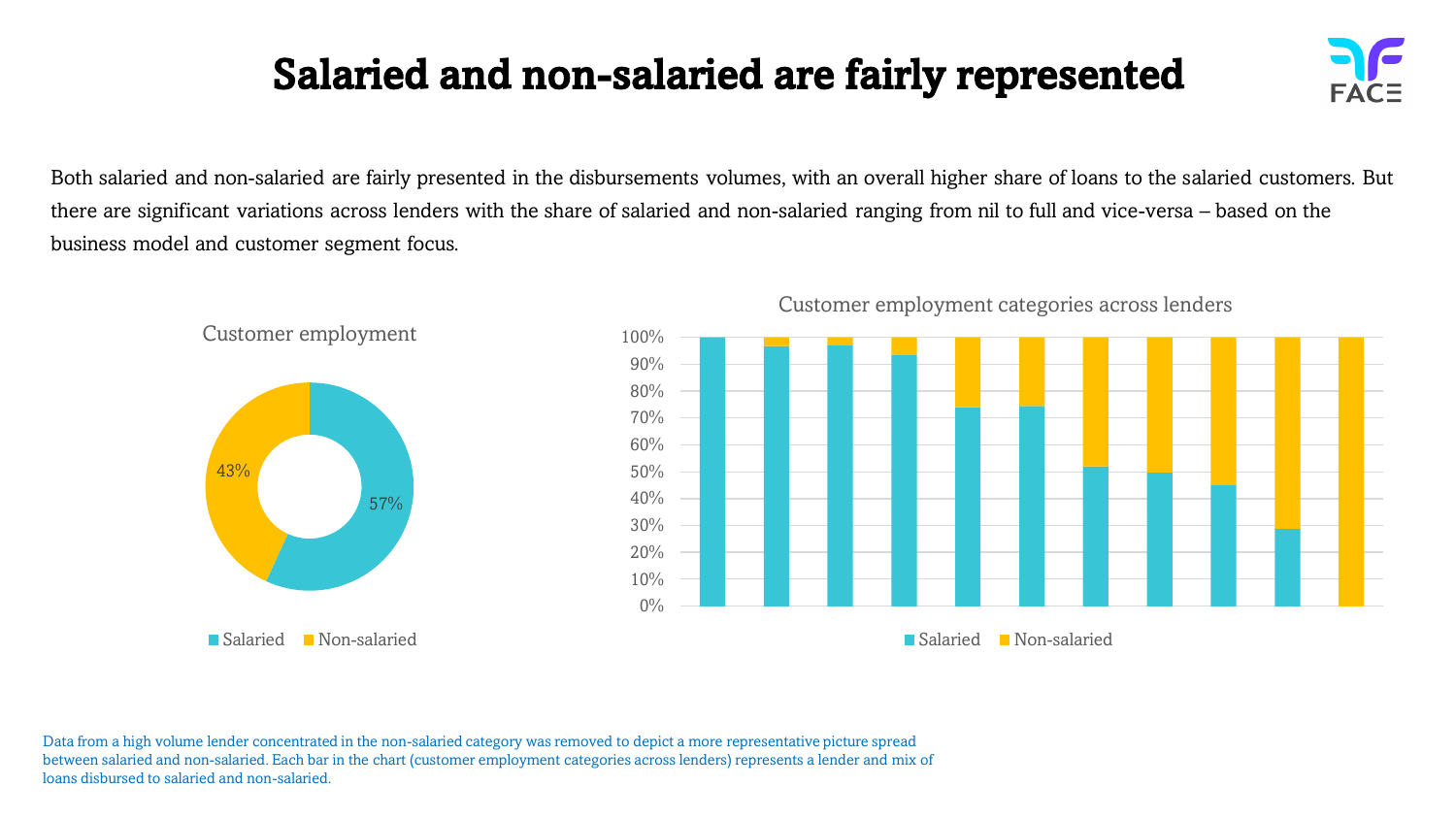# The pricing range varies across lenders



The chart below shows the spread of pricing, processing fee and interest rate amongst lenders. Clearly, there are significant spreads within a lender and across lenders. In simple average terms, the processing fee spread (range between min and max) is 1.5% to 4.9% and the interest rate spread is 15.6% to 37.7%. A number of factors, including the cost of funds and operation and risk profile of customers, influence the pricing for the customers and the range is perhaps reflective of the same.



Interest rate, min/max, % (annualised)

Each number on the x-axis depicts the lender and the y-axis gives the range of pricing. Average is a simple average here.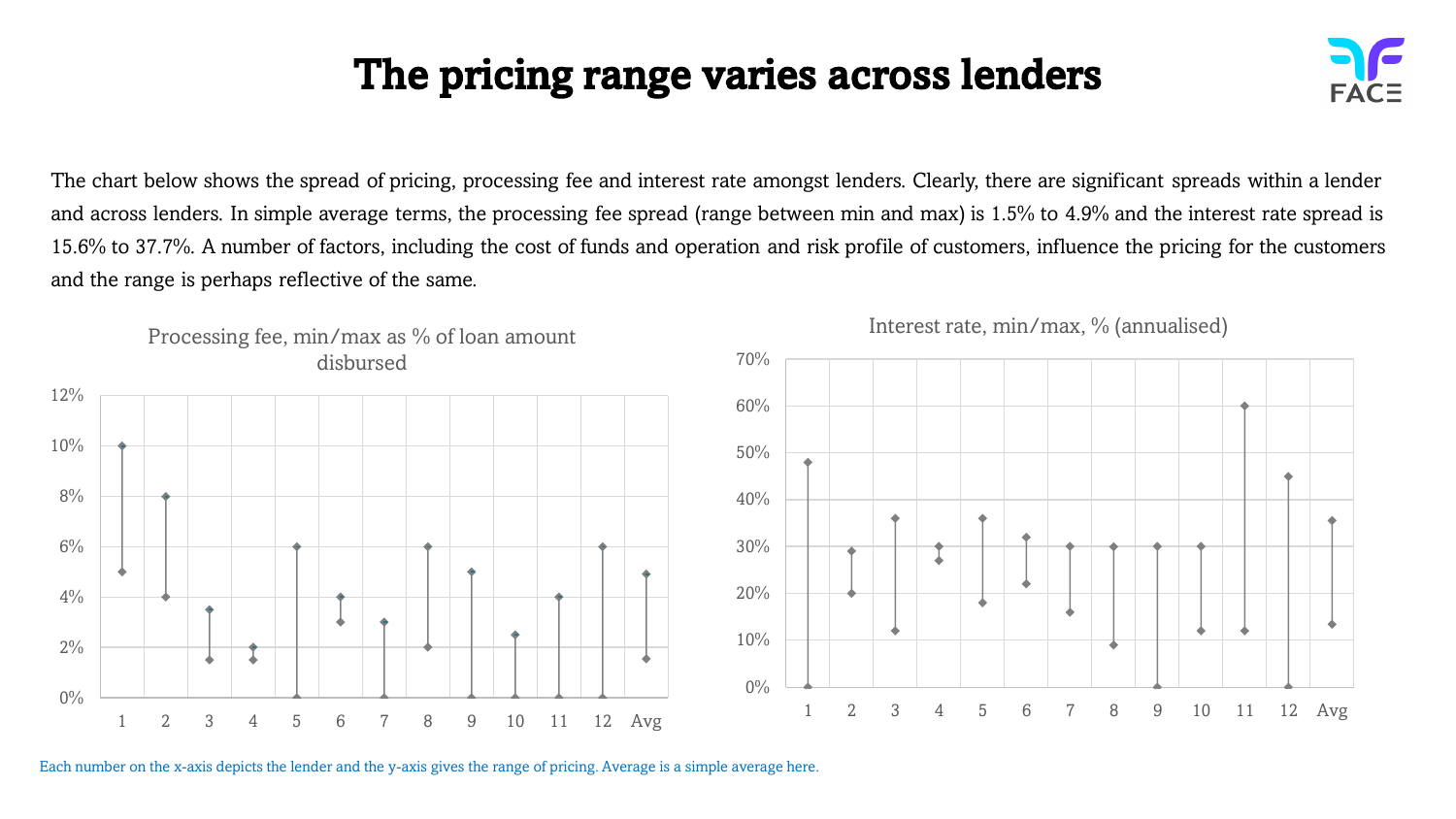Annex: FACE members who contributed data for this report



Report has data from 12 FACE member companies and we had consent from 9 companies to publish the names.